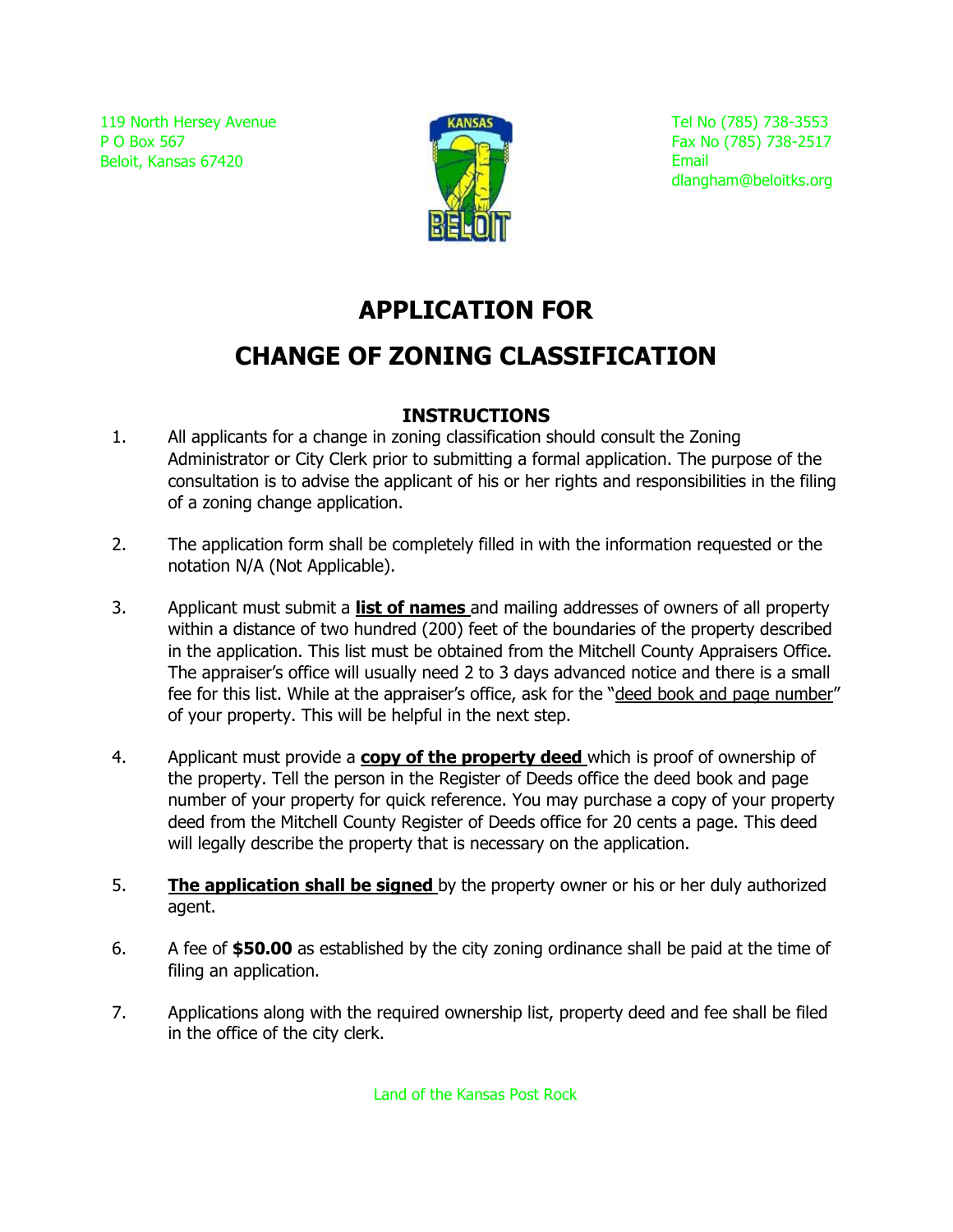This is an application for change of zoning classification. The form must be completed and filed at the office of the city clerk in accordance with directions on the accompanying instruction sheet.

### **AN INCOMPLETE APPLICATION CANNOT BE ACCEPTED**.

Name of applicant or applicants (owner(s) and/or their agent or agents). All owners of all property requested to be rezoned must be listed in this form.

| Applicant/Owner                                                                                                   |  |
|-------------------------------------------------------------------------------------------------------------------|--|
|                                                                                                                   |  |
|                                                                                                                   |  |
|                                                                                                                   |  |
|                                                                                                                   |  |
|                                                                                                                   |  |
|                                                                                                                   |  |
|                                                                                                                   |  |
|                                                                                                                   |  |
|                                                                                                                   |  |
|                                                                                                                   |  |
|                                                                                                                   |  |
|                                                                                                                   |  |
| 2.<br>zoning district for property legally described as Lot(s) _______________ in Block(s) of the _____ Addition. |  |
|                                                                                                                   |  |
| The general location is (use appropriate section) at the _________ (NW, NE, SW, or SE) corner of ________         |  |
|                                                                                                                   |  |
|                                                                                                                   |  |

### Street) and Between

(Metes and bounds descriptions, if available, shall be provided in the space below or on an attached sheet)